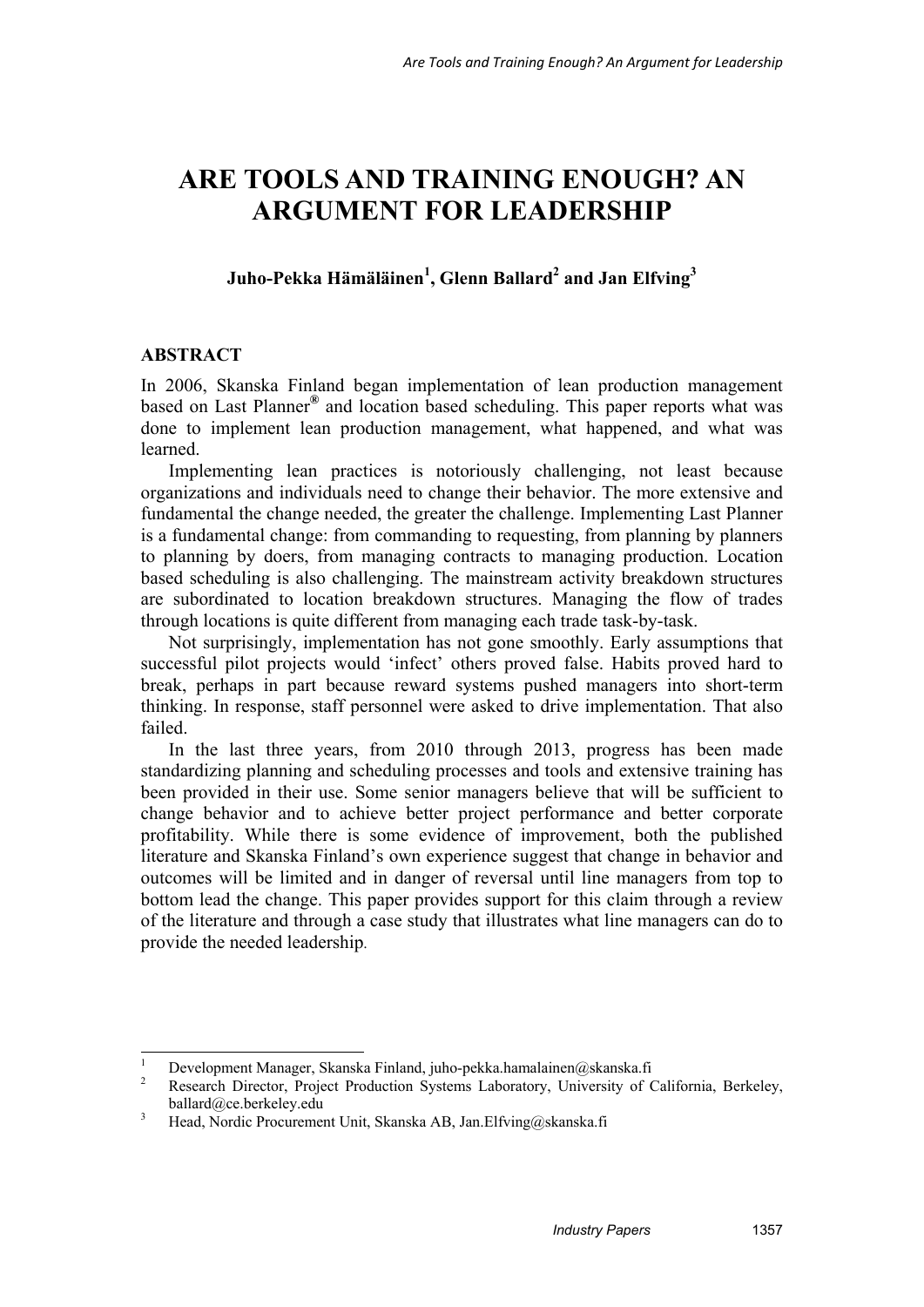# **KEYWORDS**

Implementation, Leadership, Lean construction, Last Planner, Production management

## **INTRODUCTION**

In May of 2006, Jan Elfving invited Glenn Ballard and UC Berkeley's Project Production Systems Laboratory to help him in his role as head of Skanska Finland's supply chain management. The company, a national subsidiary of Skanska AB, had set aggressive goals for improving profitability. Elfving and Ballard developed a supporting vision for supply chain management, with an initial focus on preparing construction sites to be better customers of supply through implementation of principles and methods for production management. Substantial progress has been made in production management in Skanska Finland, but sustaining those practices and achieving further improvement in processes and outcomes, we argue in this paper, requires leadership from line management, top to bottom. In support of our position, we share the advice from the literature on organizational change and on lean leadership specifically.

This paper can be understood as a case study of a project within a case study of implementation of production management within a company. It describes how and how well the production management component of Skanska Finland's supply chain management vision has been realized in the previous eight years, and has the following sections:

- The vision for supply chain management,
- A brief history of production management implementation, covering
- Early days (2006-2007)
- From development to deployment (2008-2010)
- Institutionalization (2011-2013)
- Lean leadership in the literature
- A case study on lean leadership
- Leadership and safety
- Conclusions

#### **THE VISION FOR SUPPLY CHAIN MANAGEMENT**

#### *The site is the customer. When fully implemented, Skanska Finland's sites will:*

- Have the materials needed when needed
- Have small and controlled amounts of materials on hand before they are needed
- Remove or radically reduce the risk of accidents related to materials
- Minimize the additional costs imposed on suppliers (and ultimately on Skanska) by demand variability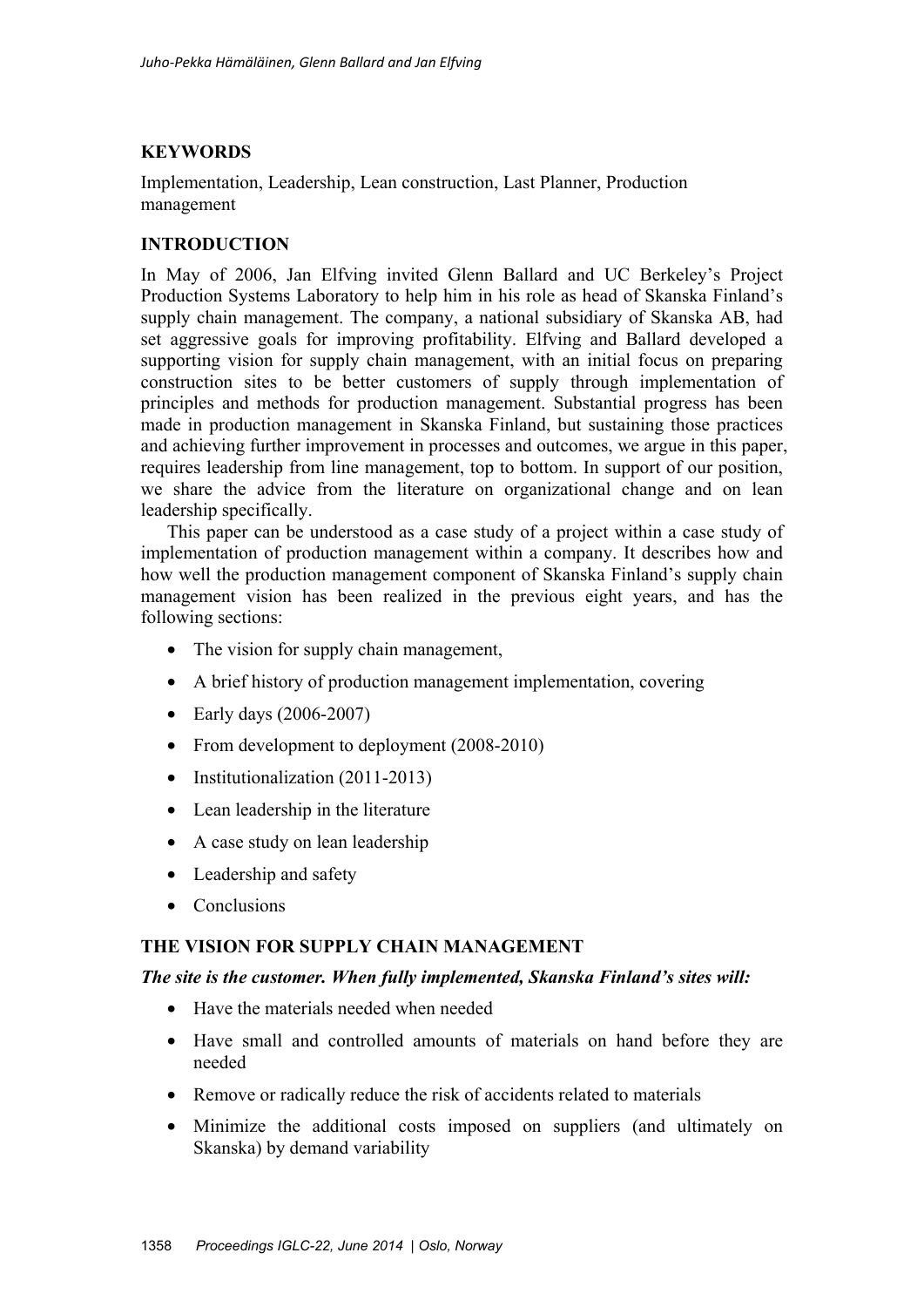- Use logistics centers to receive materials, to consolidate or disperse into units needed by sites, and to control deliveries to sites
- Pay a reasonable price for materials

## *Suppliers become partners:*

- Shared processes are systematically improved.
- Control over supply chain structure and performance is progressively extended.
- Allocation of risks and rewards provides incentives for collaboration and continuous system-level improvement.

## *As a result:*

- Preassembly and modularization will be facilitated
- Speed of installation will not be constrained by the speed of procurement or delivery
- Accidents will decrease
- Profit margins will increase

As is apparent from the Supply Chain Management (SCM) vision, which was published internally in 2006, production management was one of several intertwined initiatives. We consider only production management in this paper, neglecting logistics, engineered-to-order products, and supplier development, which have been treated in previous publications (Elfving, et al., 2010; Elfving, et al., 2011; Elfving, et al., 2013).

# **A BRIEF HISTORY OF PRODUCTION MANAGEMENT IMPLEMENTATION**

This brief history is divided into phases: early days (2006-2007), from development to deployment (2008-2010), institutionalization (2011-2013).

## **EARLY DAYS: 2006-2007**

-

The SCM Initiative work plan called for a single demonstration project in each of the major business lines: residential building, commercial building, and civil. The purpose of demonstration projects was to develop and test production management processes, largely by adapting Last Planner. At this time, Skanska Finland was aggressively pushing its projects to use location-based scheduling (often referred to as 'Flowline'), so the integration of Last Planner with location-based scheduling was also an objective.

Projects were invited to serve as demonstration projects and were selected based on the reputations of the project manager, construction manager, and regional manager for openness to new ideas<sup>1</sup>.

<sup>&</sup>lt;sup>1</sup> Business lines that constructed buildings were divided into regions and Civil projects into product types; e.g., highways, tunnels. Each regional manager had several construction managers reporting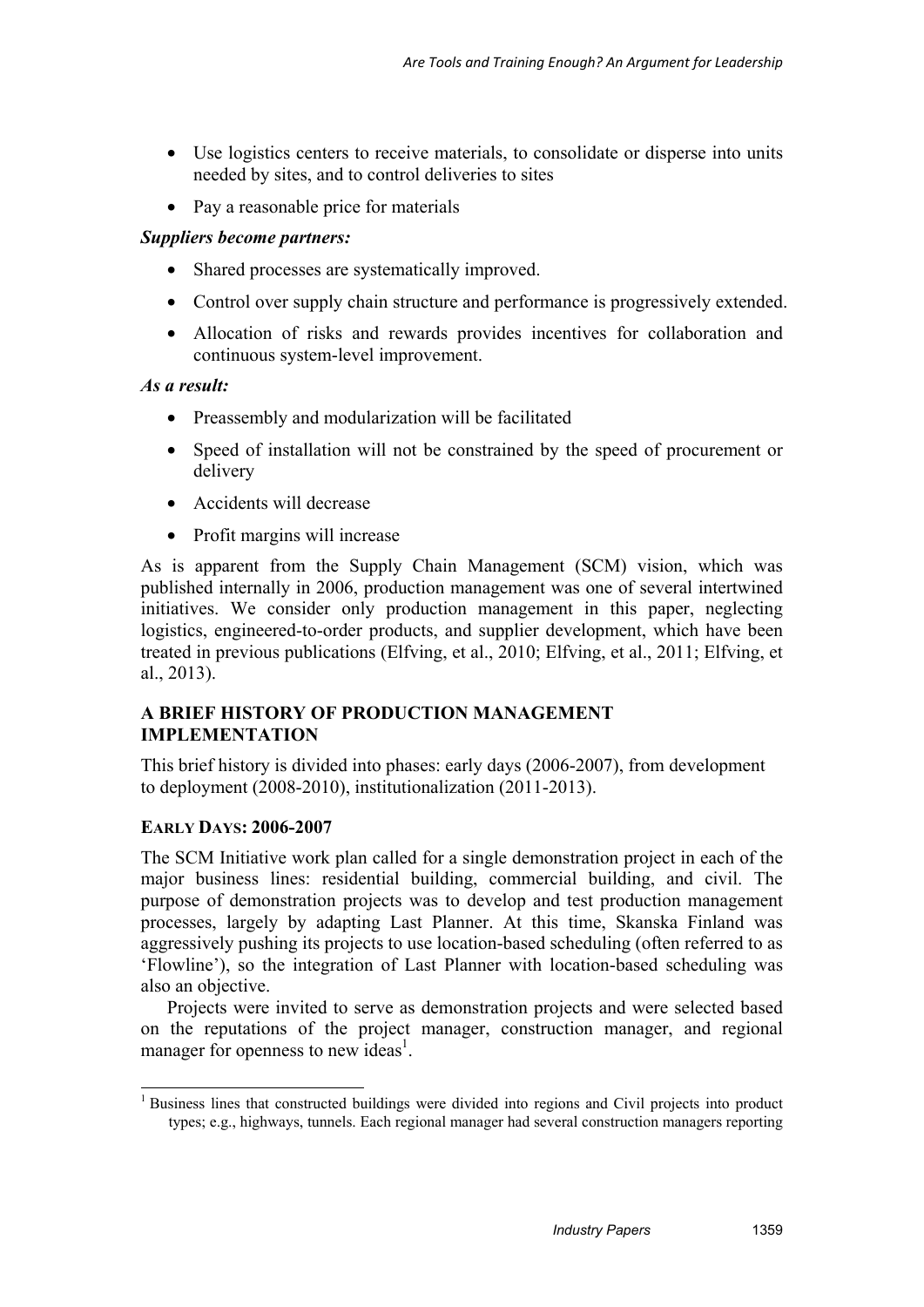- First demonstration project in Residential: Mäntylä
- First demonstration project in Commercial: Hacklift
- First demonstration project in Civil: VT2

Mäntylä was a 4 story, 16 apartment residential building located in the outskirts of Helsinki. Training of site staff in Last Planner began early in the project in Fall 2006. The project completed in Fall 2007. Skanska's project manager, foremen and engineer listed as benefits increased ability to rely on scheduled tasks being performed and consequent reduction in Skanska's own labor. The project manager reported that this was the first project on which he had under run the project budget for Skanska labor. He and the project engineer also agreed that the analysis of plan failures had not been effective. Assessment by the development team was a bit more critical, noting that reverse phase scheduling had not been implemented, the relatively low percent plan complete (68% over the entire project), poor root cause analysis of plan failures, inadequate constraint analysis, and lack of first run studies. This initial development project incompletely implemented the standard Last Planner system.

A more complete implementation occurred on Hacklift, the commercial development project, which was a warehouse building with office space on two levels, located in western Finland, near Turku. Following an information sharing session in March 2007, reverse phase scheduling was introduced and applied to the finishing trades through the office spaces. As was the case in Mäntylä, the project schedule was constructed in location-based scheduling software. Once the reverse phase schedule was constructed using the traditional stickies-on-a-wall approach, the project engineer entered the data into the software to reveal visually where the schedule was too tight and too loose. The team made the appropriate adjustments and was delighted with the process and outcomes. The construction project was completed early, despite a very aggressive 8 month schedule, came in under its 15 million Euro budget, and achieved better-than-estimated profitability.

VT2, a section of a highway construction project, was selected as the demonstration project in the Civil business line. As opposed to the building projects, subcontractors did essentially all the direct work, and little explicit direction was given them beyond 'keep to the schedule'. Rough evaluations of equipment utilization were made through activity sampling, with findings of 33% utilization, but this was said by the subcontractors to be normal and unavoidable. There was one instructive attempt to implement an aspect of Last Planner; namely, 5 Whys analysis of plan failures. Although imperfectly implemented (many failures were dismissed as inconsequential to project performance, and no countermeasures were taken to prevent reoccurrences), the exercise revealed high levels of recurrent failures, some of which were beyond the power of the project to prevent or mitigate.

-

to them, and each construction manager had several project managers as direct reports. The project manager was based at the construction site and had one or more Skanska foremen, depending on project size, plus a project engineer and support staff. Most of the direct construction work was performed by subcontractors, less in buildings and more in civil.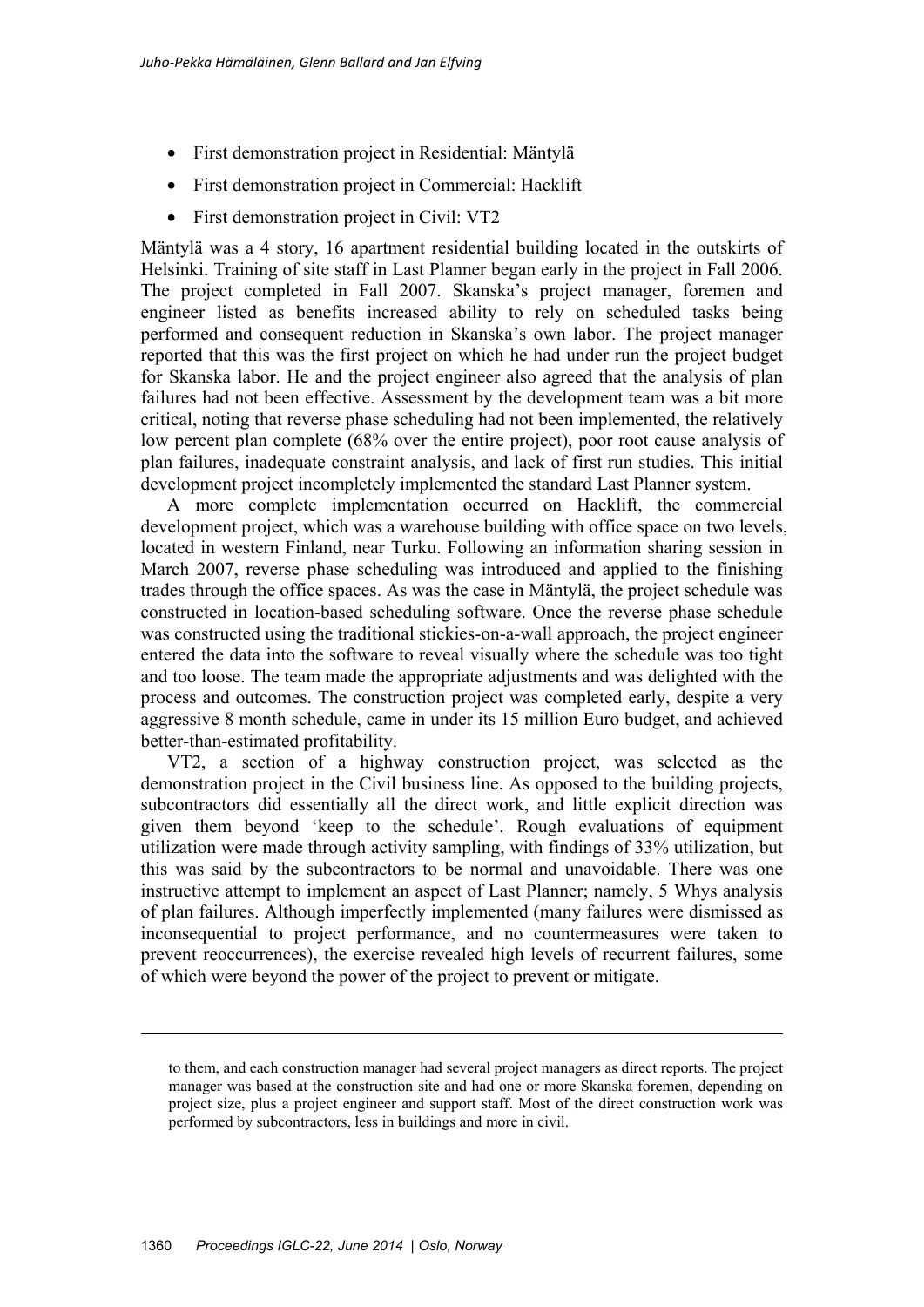An example of a recurrent failure cause within the project's power: unexpected soil conditions. The first such instance occasioned the comment: 'The solution is more costly than doing nothing', which seemed at least plausible given a single instance. However, the same 'solution' was applied every time unexpected soil conditions were encountered, occasioning the question 'How much is it costing us not to predetermine soil conditions?'. The development team subsequently found similar problems across all business line projects.

An example of a recurrent failure cause outside the project's power: getting a reliable promise from the local utility for their installations. In one of the development team's reports to Skanska Finland's management team, it was discovered that no one on the team had responsibility for handling recurrent problems of this nature.

#### **FROM DEVELOPMENT TO DEPLOYMENT (2008-2010)**

The development team's strategy for deployment was based on an infection model. The intent was to place each of the key members of demonstration projects, after completion of the pilots, on other projects where they could serve as coaches. The success of the initial projects was expected to inspire imitation by others—if not by all, at least by those most willing to experiment and to learn. The strategy simply did not work. One of the foremen most dedicated to Last Planner had to return to his hometown in the middle of Finland, where he had little support from local management. Several of the project managers and foremen stayed together, with the advantage of familiarity but the disadvantage of limited enrollment of others. The primary problem, however, seems to have been that more top-down line management engagement was needed to change long-established habits.

The attempt to incorporate first run studies into lookahead planning illustrates the problem. In January 2007, a Site Operations Improvement workshop was held with a very experienced construction manager in the Residential Housing business line. A video-based study of a concrete element installation on the Mäntylä project was presented to illustrate the process and benefits of first run studies. Tero Nikkanen, the construction manager, immediately grasped the potential and set about promoting competition among projects to develop and share their work methods over the corporate intranet. Although Nikkanen continued to demand first run studies on the projects for which he was responsible, the company-wide initiative fizzled out when it became clear that work was required to maintain such standard operation designs and that few construction managers or other higher level managers were asking about them.

#### **INSTITUTIONALIZATION (2011-2013)**

In 2011, Skanska changed the focus to the overall picture. In trainings and internal conferences Last Planner and Production Management were presented as part of Skanska's *Our Way Of Working* as illustrated in Figure 1.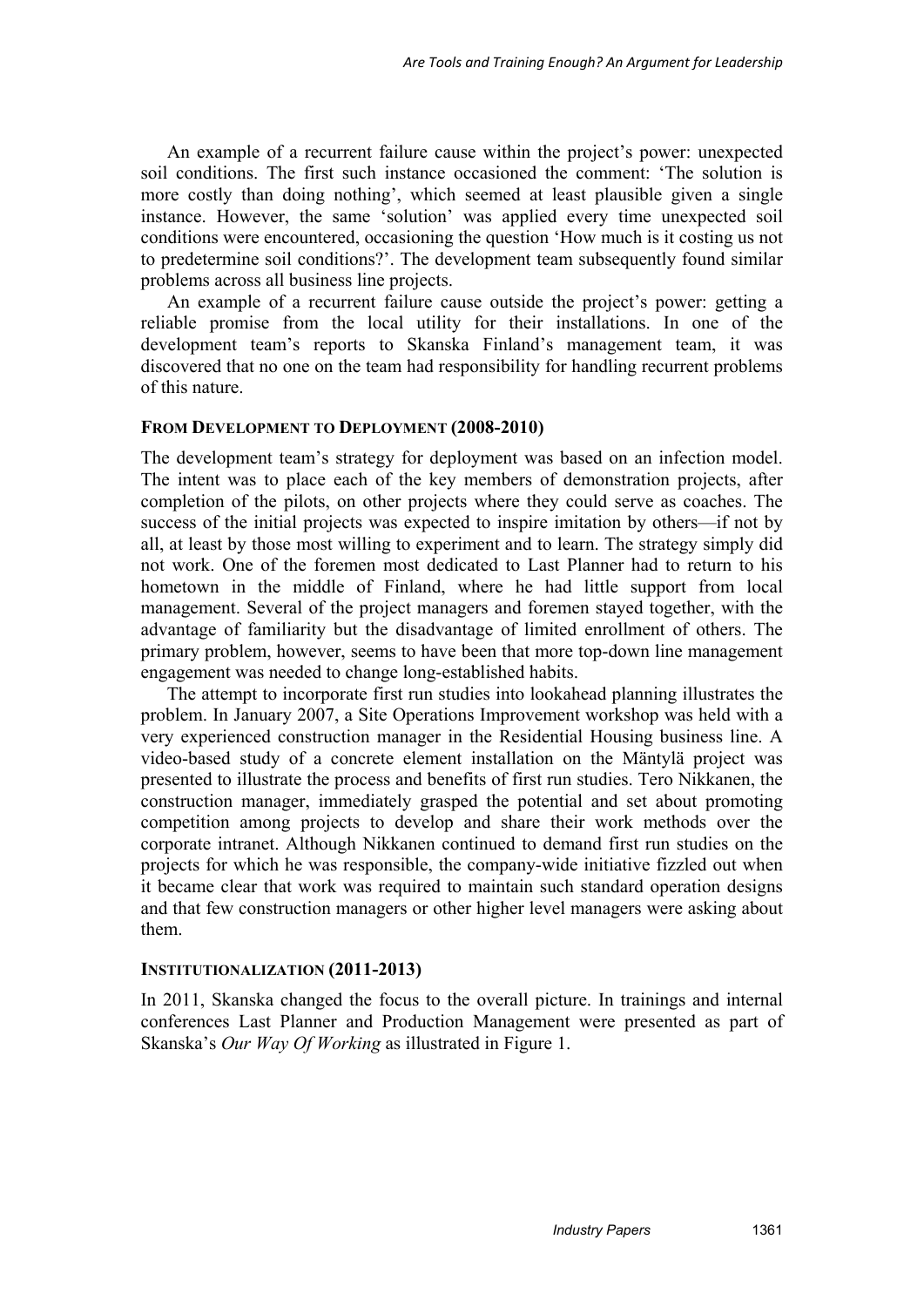

Figure 1: Skanska Finland's Lean production planning

Year 2011 was unprofitable; creating the crisis many authors have said is needed for organizational change (Kotter, 1996). Skanska decided to focus on the basics. Location based scheduling, utilization of BIM in all production planning, method statements, and Last Planner were stressed as the key methods for every project. No excuses were allowed and no excuses were offered. Mandatory trainings on these subjects were held in every region during the year 2012.

Skanska was again profitable in 2012. Even though the margin was barely positive, the improvement showed that we were on the right track. For year 2013 the focus stayed on the same subjects. Quarterly trainings and consultation on big projects started to change the course. In the end of year 2013, management put even more focus on production planning. Skanska published the Productivity tools, raising master schedule, phase schedules, method statements, weekly plans and daily task plans onto a higher level. The message was sent that these were the mandatory tools for every project, no exceptions. Financial results for year 2013 improved again. Skanska had improved performance in a down market, while competitors lost money.

## **LEAN LEADERSHIP IN THE LITERATURE**

Skanska Finland's upward trend in operational performance is encouraging, but what is needed in order to maintain and improve that trend? Are stretch goals, management pressure, and training sufficient? If we look at what others have said about implementing lean in organizations, we must conclude that something more and different is needed.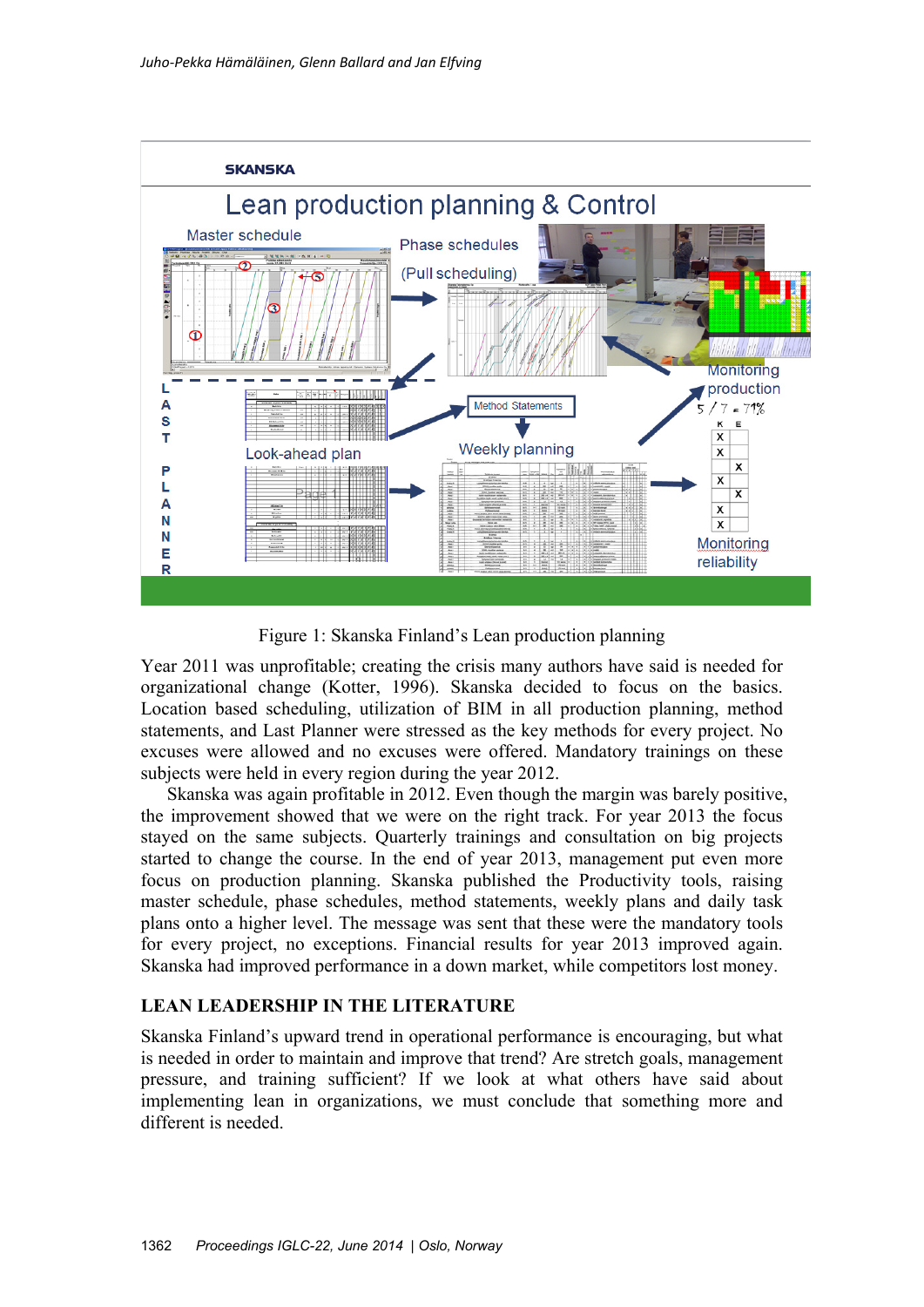Brady, et al (2011) provides an overview of the publications on Last Planner implementation and cite leadership among the opportunities for improvement<sup>1</sup>. This focus on leadership is found also in their references on lean implementation in general (Ahrens, 2006; Tempel & Holländer, 2001). The literature consistently and strongly calls for leadership to create and maintain a lean culture of continuous improvement and development of people. Beyond those just cited, two publications stand out in this regard: David Mann's *Creating a Lean Culture* (2005; 2nd edition in 2010) and Mike Rother's *Toyota Kata* (2009). Both authors stress the fact that all management systems are prone to entropy; i.e., all require inputs of energy in order to endure. Leadership provides that energy.

Mann introduces leader standard work, a structure for managers at various organizational levels to develop people's problem-solving capabilities, to direct those capabilities to the improvement of standardized processes, and to see that standardized processes are being followed. He stresses the role of visual controls in the workplace and 'going to gemba' as the place to see what's actually going on and in which to provide coaching.

Rother provides insight into two management kata (routines) Toyota is said to rely on to create and maintain its lean culture: an improvement kata and a coaching kata. People are developed through coaching them in the improvement kata, and coaching is done by mentors questioning those mentored in a way that helps them learn to see for themselves how to understand a current condition, how to set new target process conditions, and how to apply PDCA to reveal and overcome obstacles.

This lean leadership drives continuous improvement. From Mann and Rother's work, it becomes apparent that continuously improving people's capabilities and continuously improving performance outcomes (provide customers more value with less waste) are two sides of one coin.

Some readers may be concerned that this conception of leadership is indistinguishable from command and control, which has been criticized in the lean construction literature; to cite one of many instances, by Howell & Ballard, 1996. In that paper, the authors report the discovery that the ability to say "no" is prerequisite to making a promise. If we expect people to make true commitments to executing tasks, they must be able to question a command. Obviously, reliable promising and commanding with the expectation of unquestioning obedience are mutually exclusive. However, top-down deployment of the lean leadership advocated by Mann and Rother is consistent with reliable promising. Those who receive a request to perform a task are not only allowed, but encouraged to question if the request meets the criteria agreed in all truly lean organizations; i.e., the tasks must be well defined, sound, sequenced, and sized to the capability of those to perform them. If the person(s) receiving the request reveal that a request does not meet these criteria, that is desired and applauded by the 'leader'. The concept of servant leadership (Greenleaf, 2002) does not mean that the leader does what he/she is told by those they are serving, but rather that he/she does what's needed in order to make those they are serving

<sup>&</sup>lt;sup>1</sup> The challenges of initial implementation are arguably different from the challenges of sustaining and developing lean initiatives. Leadership may play an enabling role in the former, but play the role of driver in the latter. Most, if not all, IGLC studies on implementation have been on initial implementations.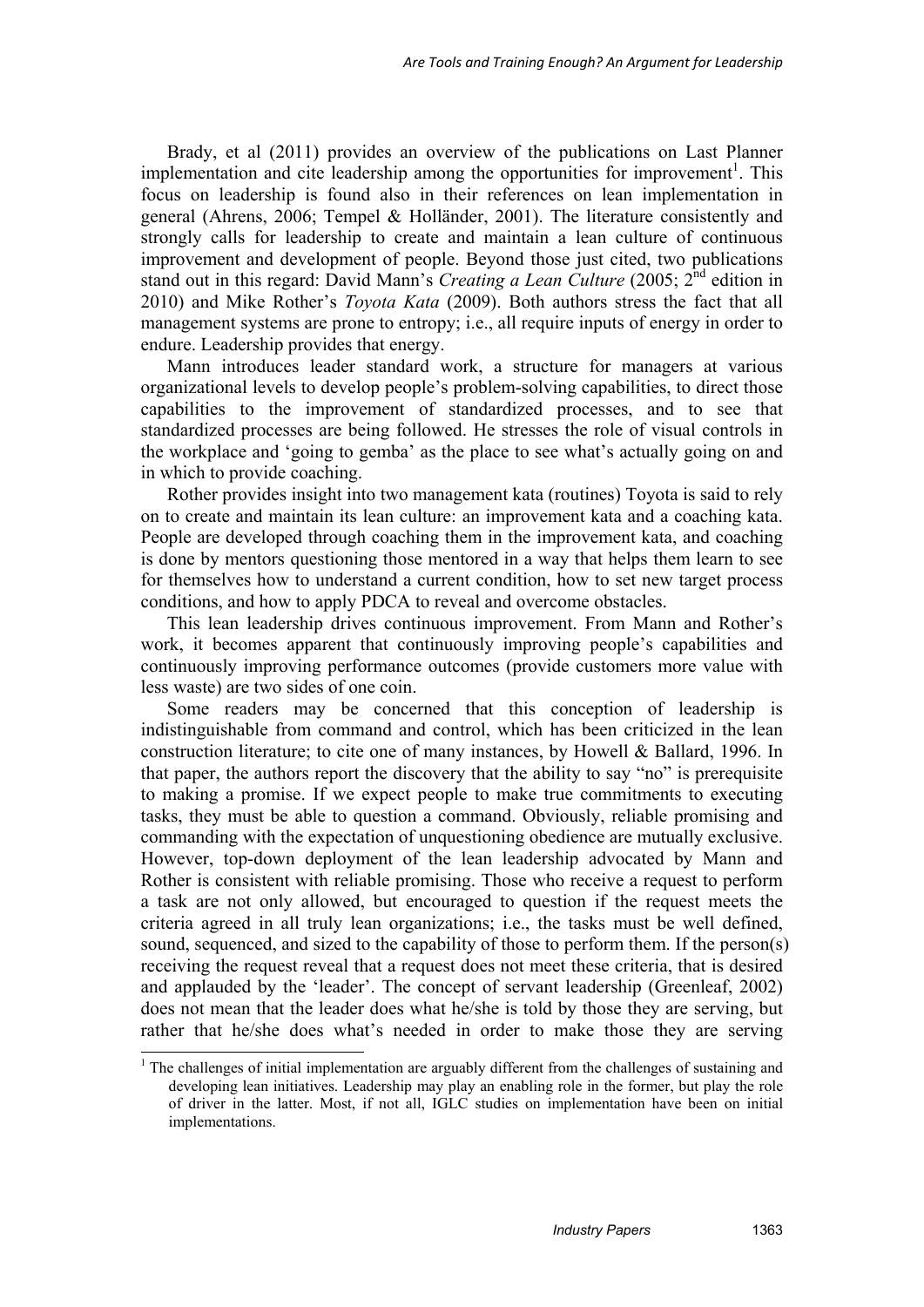effective in performing their work and to create and maintain the conditions for them developing their capabilities and improving their work processes.

To illustrate what lean leadership can be in the context of the construction industry, a case study is presented in the next section.

## **CASE STUDY**

Porin Puuvilla is a large shopping center project in the Finnish city Pori (see Figure 2). These are the key features of the project:

- Owners/Investors: Renor Oy ja Ilmarinen
- Developer: Porin Puuvilla Oy
- Main contractor: Skanska Talonrakennus Ov
- Value of project: EUR 110 M
- Duration of project:  $11/2012 10/2014$
- Size of project:  $100\,000\,\text{m}^2$ ,  $400\,000\,\text{m}^3$ ,  $2000\,\text{parking places}$



Figure 2: an illustration of the Porin Puuvilla shopping center

The project includes renovating a cotton factory that was founded in 1898. The old spinning mill, textile factory, head office, dye works and residential buildings are on the National Board of Antiquities' list of Important Cultural Environments.

Porin Puuvilla is a very big project in the Finnish construction market and especially for the district of Satakunta in which Pori is located. A large-scale project in a culturally valuable area with both new construction and renovation of existing buildings gives the project even more complexity. The contract model in Puuvilla is CM@Risk with Design responsibility.

As the old factory did 100 years ago, the new shopping center will provide income for hundreds of citizens in the region. The shopping center will have 43000 m2 of commercial area to rent with 75-85 stores and it will employ 700-800 workers.

In Skanska Finland, construction managers usually have responsibility for multiple projects, but in this case, district manager Kari Lindroos and construction manager Kari Sundelin agreed that Sundelin should take the role of site manager on Porin Puuvilla. Kari Sundelin supports Lean thinking and methods and has always had the principle that everything starts from the schedule. Every task on site can be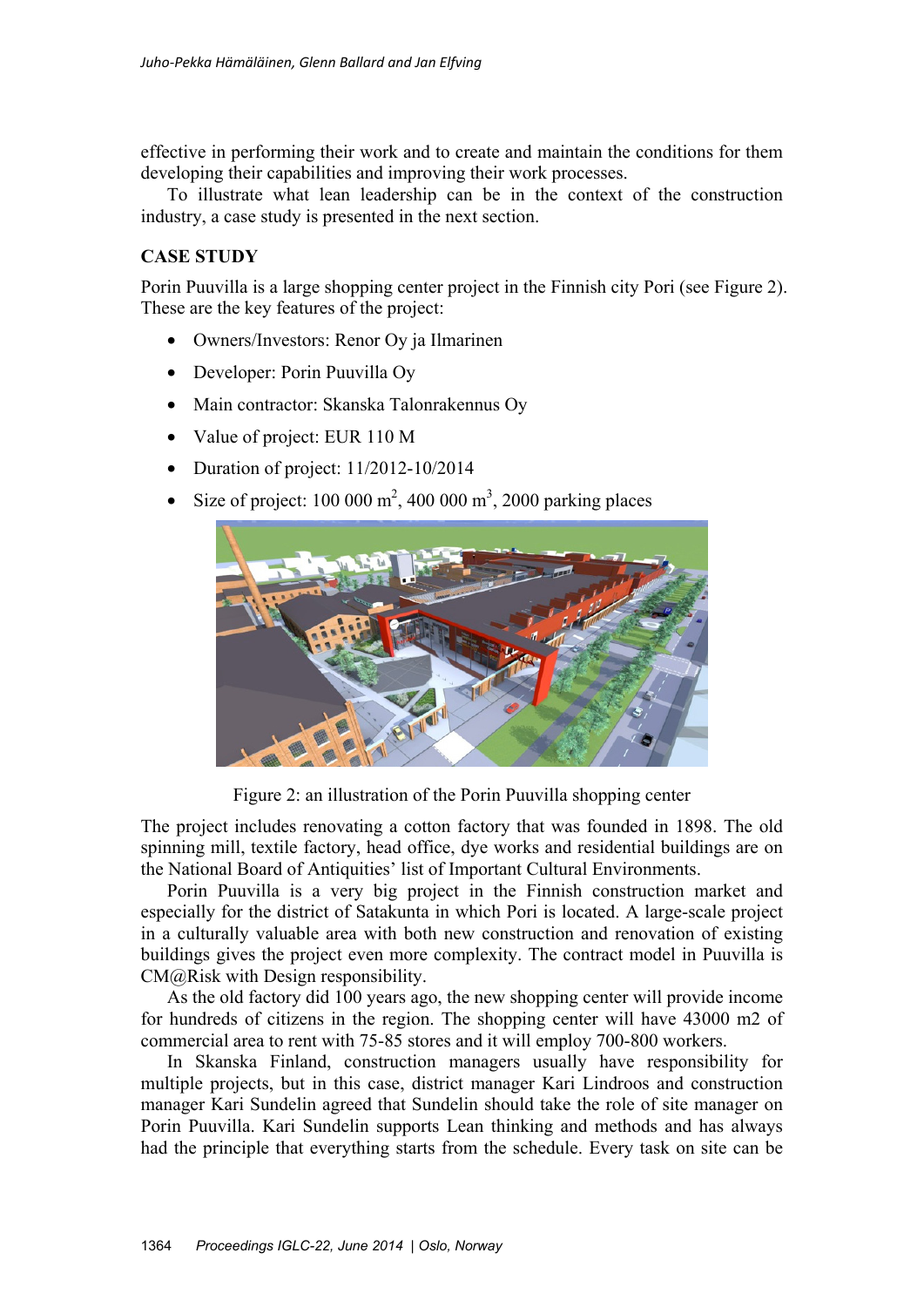and should be scheduled. Another principle is that schedule control must be continuous and consistent.

When building the site organization Sundelin required that the white-collar crew be open to new ideas, collaborative and solution seekers. As a result, the superintendents for each section weren't the most experienced Skanska had in the region, but Sundelin knew he could trust them and that they would adopt new ideas and ways of working.

"Leadership and coaching", said Kari Sundelin when asked how he confirms commitment. With Last Planner and other lean practices, leaders train subordinates. Schedule was the project's number one priority and in Puuvilla the way to ensure completion according to the plan is to remove the constraints from each task. To be able to handle all this and work systematically towards the target, Puuvilla has a weekly routine, which has to hold.

Puuvilla follows Skanska's Finland's way of working. Production planning starts from the Master Schedule which is scheduled with Vico Control, a software for location based scheduling. The key is to utilize the flowline view for schedule optimization. Scheduling is location based, which means that the activities have locations, not vice versa. The duration of a task comes from the equation: quantities x consumption (man-hours / units) divided by the number of resources. The technique is widely used in Finland due to the popularity of the RATU database (see Ratu website, accessed March 1, 2014), which provides consumption information and standard work methods for construction activities.

Schedule information gets more detailed with phase schedules, which are usually produced for earthworks & foundations, frame & roof, interior and finishing phases. Phase schedules are also planned in Vico Control in the same file as the master schedule. From the phase schedules the superintendents of each section drop activities into their 6 week lookahead plans.

Skanska foremen over each section start preparing the activities for which they are responsible by creating the method statements together with the site engineers. Method statements are the end result of accurate resource-loaded task planning. The main things in a Method statement are:

- Methods needed for the task
- Resources: Manhours, Work crew, materials, machinery and equipment  $→$ **Target Cost**
- Schedule
- **Safety**
- Dependencies to other tasks
- Prerequisites
- Quality requirements
- Potential problems
- Quality assurance procedures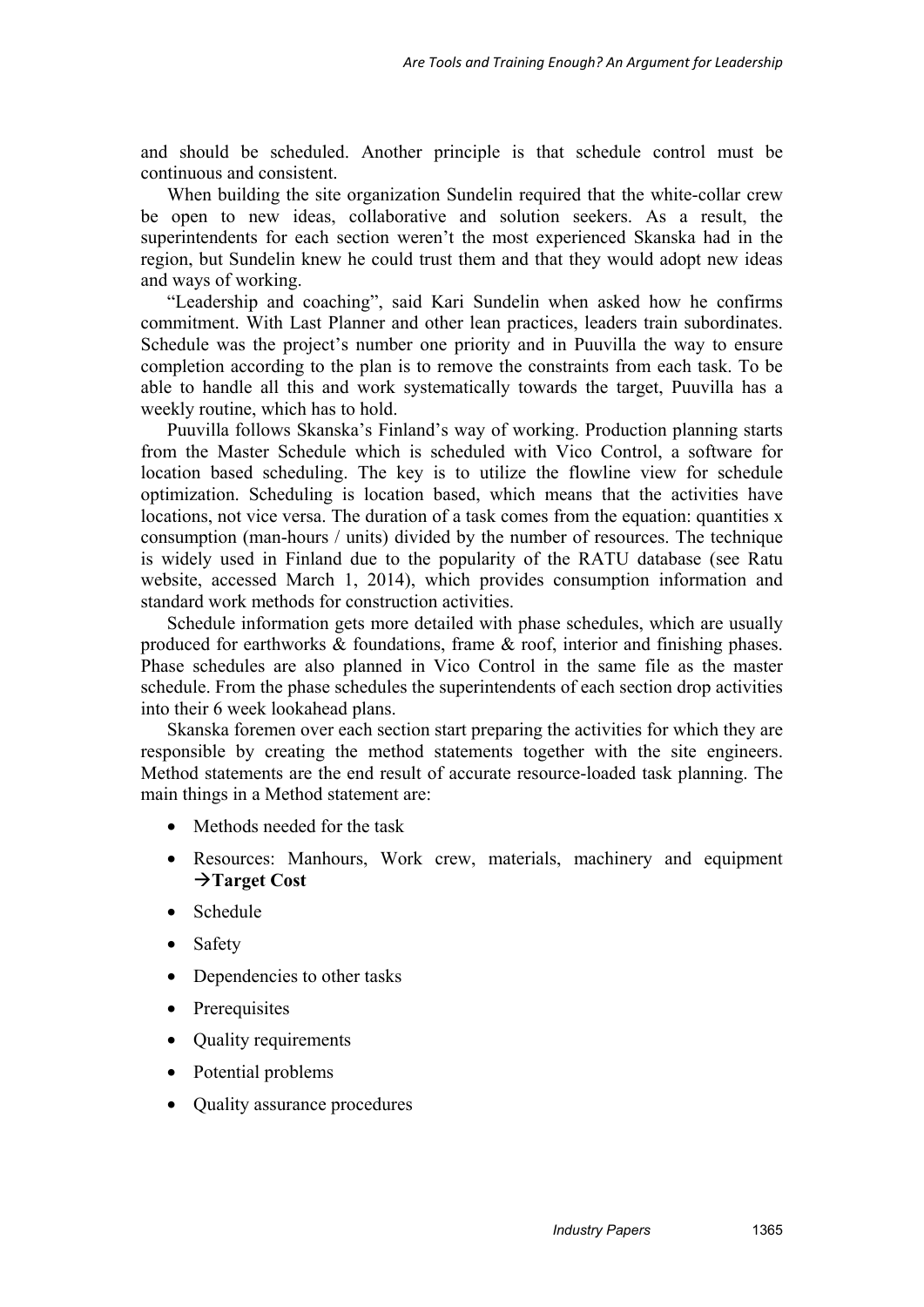With method statements Skanska foremen get the information (method, resource, work location and target production rate) for weekly planning.

Kari Sundelin states that the work done before the task starts is the most important. The way to make sure that the schedule holds is to get rid of all constraints on a task. The last step assuring that the right things are being done is weekly planning. In Puuvilla the plan for next week has to be ready on Thursday and the actuals from the previous week are sent out to everyone on Monday. Leadership plays a key role here. The routine must hold is the key thing in Sundelin's playbook, but how to assure it? Sundelin stresses the power of being an example of the desired behavior. Leading is not shouting, it is coaching and treating people as individuals. It all starts with an open environment in which making a mistake is more than ok, as long as we learn from the mistakes. Sundelin participates in weekly meetings and challenges people if he sees a chance for an improvement. At the same time one has to be strict, the rules are the same for everyone with no exceptions. A good example of this was when Skanska foremen struggled with preparation of weekly plans in the beginning of the project. When the weekly plan was not ready on time, instead of yelling and screaming, Sundelin produced the plan together with the foremen after work. This sent a message that he was serious about keeping the weekly routines, but at the same time was willing to help and to teach in case of a problem.

Sundelin sees that best way for a leader to implement something is to teach and coach personally. Very often the subordinate has an idea for a solution, which just needs verification from the leader. On job walks and in meetings, Sundelin teaches the staff to look at things from different angles but he does not solve problems for people, instead he asks them to present the solution and gives it his blessing when the solution is acceptable, even if not optimum, because that's what people need, support for their ideas. After this the chance for successful execution is substantially better.

Leadership is the key in implementing new behavior. Kari Sundelin says that the style the people work in the district reflects the leader Kari Lindroos. Lindroos is a Lean believer and instead of problems and costs sees potential and income. Lindroos states that the key for a successful operation starts from leaders believing in what they are doing. Under a good leader the leading style is consistent and the crew is disciplined. Leaders must demand and lead people into fulfilling expectations, which is hard work. It can hardly be an accident that Kari Lindroos' district, Satakunta, has achieved profits (EBIT-earnings before interest and taxes) for the last six years, 2008- 2013, beyond Skanska Finland's annual targets.

But to return to Puuvilla—on this project, the weekly routine has become a standard way of working, Skanska's team prepares the upcoming work, weekly plans are monitored and the root causes for failures are studied. Instead of standard Lean 5- Whys, Puuvilla has a deviation table. When they find a deviation, they find out the root cause using the 5-Why technique, assess the effect on schedule, what actions must be taken, what is the risk level and who is the responsible person.

Continuous improvement can be seen all over the project. The client has praised Skanska for constantly looking for ways to improve production.

#### **LEADERSHIP AND SAFETY**

Skanska Finland's experience with safety also supports the claim that leadership is necessary for a sustained change in organizational behavior. 15 years ago, Skanska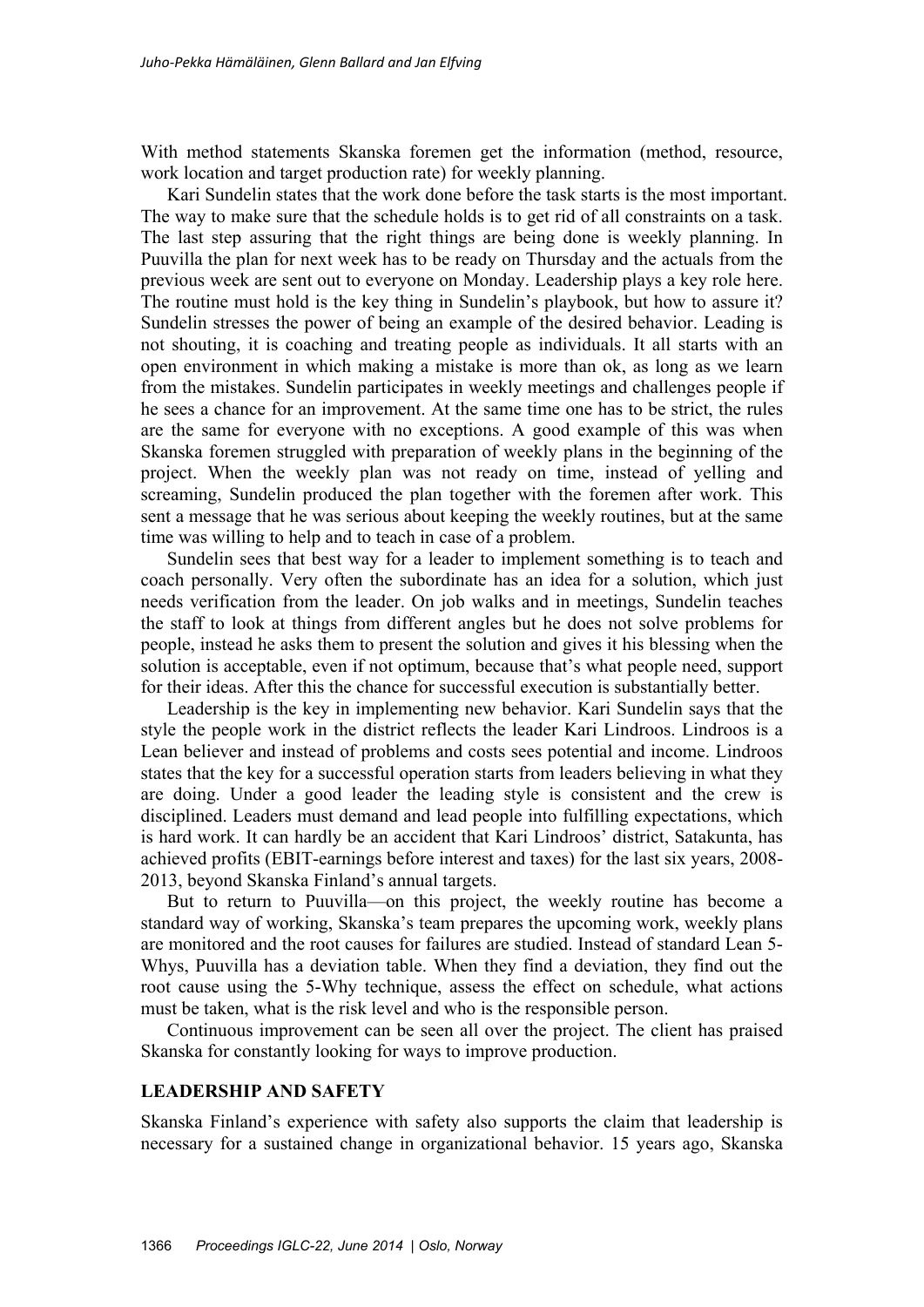AB, the mother ship, committed to a zero accident target and the goal was clear for everyone in EVERY business unit. Skanska Finland's Lost Time accident rate was roughly 60 in 2004 and in early 2014 it is around 4. The goal is still 0 and it is possible, but it would not have been possible without top down commitment and leadership. Each construction manager has a monthly follow-up meeting with site and the safety is the issue number 1 on the agenda.

The message to everyone has been clear. Constant improvement is the way to better safety. The important tool for constant improvement is 5-Why analysis (Leino & Helfenstein, 2012). The root cause of an accident or a 'near miss' has to be found through 5-Why and the countermeasure to prevent it from happening again. This has had a huge impact on safety and it has taught people to look for safer ways to operate on site. The same applies to productivity.

## **CONCLUSIONS**

Skanska Finland's profitability has increased in tandem with the consistent application of the production management that was a key part of the supply chain management vision articulated in 2006. It is also relevant to note that the Preferred Supplier Program, that part of the vision now being developed and implemented, has found a correlation between subcontractor costs to Skanska and the use of production management methods. The trend to better performance is clear, but the rate of improvement can be much faster with consistent leadership from line management. We have argued that this same leadership is essential to avoid backsliding and reversion to old habits and behaviors that are not part of Skanska's 'way of working', and have provided in support evidence from the literature on lean leadership, a case study, and Skanska Finland's experience with safety.

Much has been written about lean leadership. We cite two publications that provide vital information (Mann, 2005 and 2010; Rother, 2009). Both Mann and Rother emphasize the necessity of leadership to avoid backsliding, and provide clear and practical descriptions of leadership practices; specifically, for improving processes and for coaching those being mentored how to improve processes. Following their advice, we suggest that lean leadership be implemented in Skanska Finland by having senior managers educated in the principles and practices of lean leadership, having those senior managers educate their direct reports in the same way, all the way down to direct workers in the organization, then keep doing it forever.

The case study demonstrates lean leadership practices and their impact on performance. Kari Lindroos and Kari Sundelin exemplify the respect for people and the drive for continuous improvement at the heart of the lean philosophy, and their consistent achievement of profits beyond target is almost certainly a consequence of their leadership behavior.

The need for active leadership from line management is also supported by Skanska Finland's experience with safety. A 10-year safety improvement initiative has thus far reduced the accident rate from 60 to 4. This result was achieved by exactly the leadership practices recommended by Mann and Rother, and exemplified by Lindroos and Sundelin.

We hope to have shown that leadership is essential for continuous improvement. Further improvement in both profitability and safety will come from acting on the